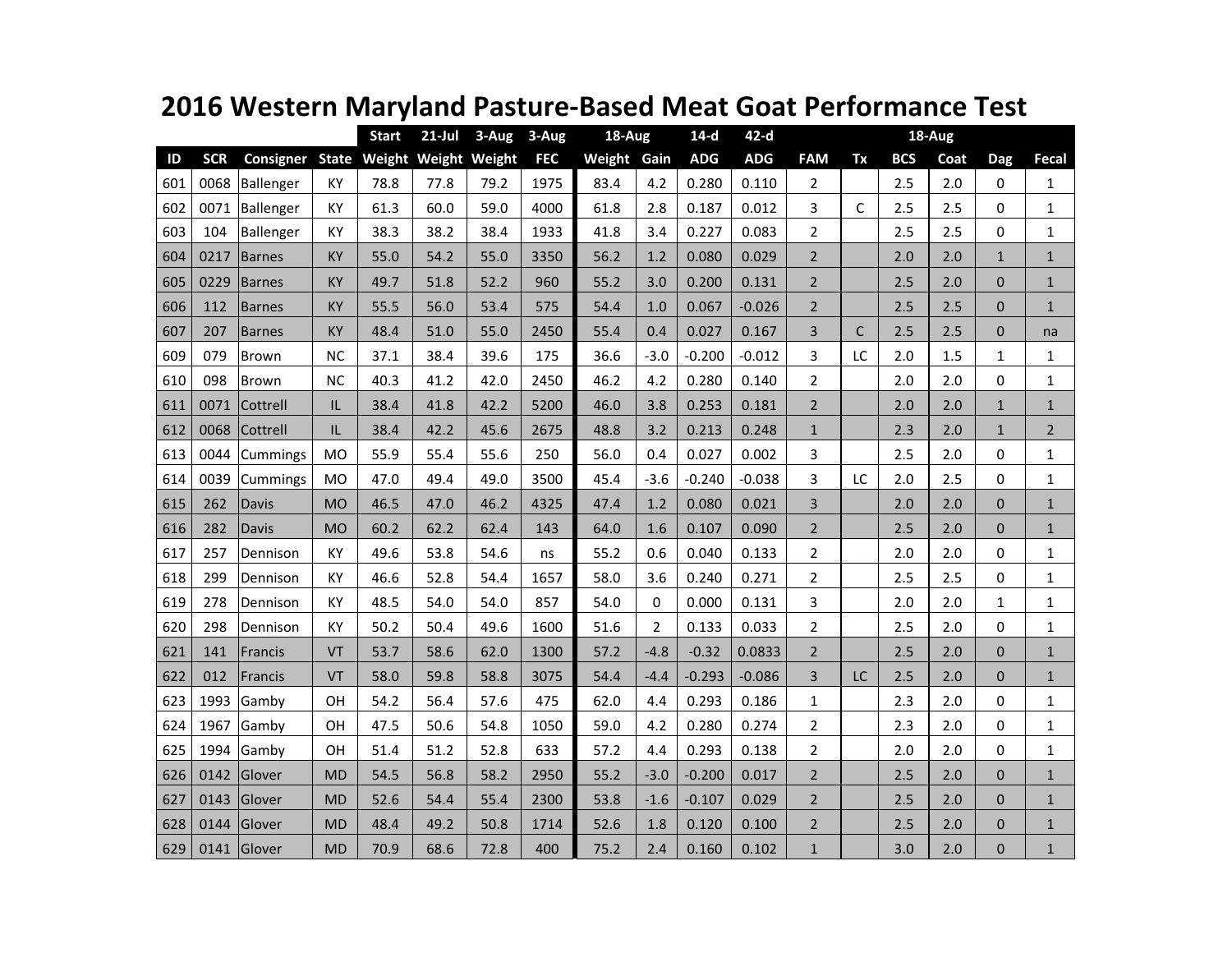|     |            |                        |           | <b>Start</b>         | $21$ -Jul | 3-Aug | 3-Aug      | $18 - Aug$  |        | $14-d$     | $42-d$     |                | $18-Aug$ |            |      |              |                |
|-----|------------|------------------------|-----------|----------------------|-----------|-------|------------|-------------|--------|------------|------------|----------------|----------|------------|------|--------------|----------------|
| ID  | <b>SCR</b> | <b>Consigner State</b> |           | Weight Weight Weight |           |       | <b>FEC</b> | Weight Gain |        | <b>ADG</b> | <b>ADG</b> | <b>FAM</b>     | Tx       | <b>BCS</b> | Coat | <b>Dag</b>   | Fecal          |
| 630 | 0146       | Glover                 | <b>MD</b> | 46.4                 | 44.8      | 46.0  | 725        | 45.6        | $-0.4$ | $-0.027$   | $-0.019$   | 3              |          | 2.5        | 2.0  | $\Omega$     | $\mathbf{1}$   |
| 631 | 0931       | Guffey                 | MO        | 65.1                 | 66.6      | 69.6  | 525        | 75.6        | 6.0    | 0.400      | 0.250      | 3              |          | 2.3        | 2.0  | $\Omega$     | $\mathbf{1}$   |
| 632 | 0917       | Guffey                 | <b>MO</b> | 52.1                 | 55.2      | 54.4  | 1033       | 56.4        | 2.0    | 0.133      | 0.102      | $\overline{2}$ |          | 2.0        | 2.0  | $\Omega$     | $\mathbf 1$    |
| 633 | 0936       | Guffey                 | <b>MO</b> | 51.8                 | 52.0      | 50.2  | 429        | 51.4        | 1.2    | 0.080      | $-0.010$   | $\overline{2}$ |          | 2.0        | 2.0  | 0            | $\mathbf{1}$   |
| 634 | 050        | Jarrett                | <b>TN</b> | 40.3                 | 42.6      | 43.2  | 500        | 42.8        | $-0.4$ | $-0.027$   | 0.060      | 3              | LC       | 2.0        | 2.0  | $\Omega$     | $\mathbf{1}$   |
| 635 | 0008       | Wilson                 | AL        | 43.8                 | 44.4      | 45.6  | 4775       | 40.4        | $-5.2$ | $-0.347$   | $-0.081$   | 3              | LC       | 2.0        | 2.0  | $\Omega$     | $\mathbf 1$    |
| 636 | 620        | Larr                   | IN        | 58.5                 | 62.2      | 59.4  | 1200       | 60.0        | 0.6    | 0.040      | 0.036      | $\mathbf{1}$   |          | 2.5        | 2.0  | $\Omega$     | $\mathbf{1}$   |
| 637 | 630        | Larr                   | IN        | 55.3                 | 60.2      | 62.2  | 2300       | 66.6        | 4.4    | 0.293      | 0.269      | $\overline{2}$ |          | 2.3        | 2.0  | $\Omega$     | $\overline{2}$ |
| 638 | 618        | Larr                   | $\sf IN$  | 52.1                 | 54.8      | 58.4  | 280        | 61.0        | 2.6    | 0.173      | 0.212      | $1\,$          |          | 2.5        | 2.5  | $\Omega$     | $\mathbf{1}$   |
| 639 | 726        | Loos                   | IL        | 60.0                 | 66.8      | 71.2  | 1875       | 73.0        | 1.8    | 0.120      | 0.310      | $\mathbf{1}$   |          | 2.8        | 2.0  | 0            | $\mathbf{1}$   |
| 640 | 721        | Loos                   | IL        | 62.6                 | 64.0      | 69.2  | 2450       | 66.2        | $-3.0$ | $-0.200$   | 0.086      | 1              |          | 2.5        | 2.0  | $\Omega$     | $\mathbf 1$    |
| 641 | 720        | Loos                   | IL        | 62.0                 | 64.4      | 68.6  | 3800       | 69.6        | 1.0    | 0.067      | 0.181      | $\overline{2}$ |          | 2.5        | 2.0  | $\Omega$     | $\mathbf 1$    |
| 642 | 016        | Loyd                   | <b>NC</b> | 59.5                 | 59.2      | 60.2  | 1400       | 62.8        | 2.6    | 0.173      | 0.079      | $\mathbf{1}$   |          | 2.0        | 2.0  | $\Omega$     | $\mathbf{1}$   |
| 643 | 023        | Loyd                   | <b>NC</b> | 43.2                 | 42.8      | 47.8  | ns         | 49.0        | 1.2    | 0.080      | 0.138      | 3              | C        | 2.0        | 2.0  | $\mathbf{0}$ | $\overline{2}$ |
| 644 | R083       | Maynard<br>Dishman     | <b>TN</b> | 49.9                 | 47.2      | 45.6  | 425        | 44.8        | $-0.8$ | $-0.053$   | $-0.121$   | $\overline{2}$ |          | 2.0        | 2.0  | $\mathbf{1}$ | $\mathbf{1}$   |
| 645 | R049       | Maynard<br>Dishman     | <b>TN</b> | 44.6                 | 48.8      | 51.4  | ns         | 52.2        | 0.8    | 0.053      | 0.181      | $\overline{2}$ |          | 2.0        | 2.0  | $\Omega$     | $\mathbf{1}$   |
| 646 | 113        | Mulhall                | KY        | 58.5                 | 59.4      | 55.2  | 425        | 52.2        | $-3.0$ | $-0.200$   | $-0.150$   | 3              | LC       | 2.0        | 2.0  | $\Omega$     | $\mathbf{1}$   |
| 647 | 117        | Mulhall                | KY        | 59.1                 | 62.8      | 67.8  | 1350       | 70.4        | 2.6    | 0.173      | 0.269      | $\overline{2}$ |          | 2.5        | 2.0  | $\Omega$     | $\mathbf{1}$   |
| 648 | 3747       | Murphy                 | NJ        | 66.9                 | 69.6      | 74.8  | 150        | 73.8        | $-1.0$ | $-0.067$   | 0.164      | 1              |          | 2.3        | 2.0  | 0            | 1              |
| 649 | 4047       | Murphy                 | NJ        | 59.9                 | 62.6      | 68.8  | 200        | 73.2        | 4.4    | 0.293      | 0.317      | $\overline{2}$ |          | 2.5        | 2.0  | $\Omega$     | $\mathbf{1}$   |
| 650 | F200       | Murphy                 | <b>NJ</b> | 74.4                 | 81.0      | 82.0  | 375        | 85.4        | 3.4    | 0.227      | 0.262      | $\mathbf{1}$   |          | 2.5        | 2.0  | 0            | 1              |
| 651 | F167       | Murphy                 | NJ        | 56.0                 | 59.0      | 59.8  | 4400       | 62.8        | 3.0    | 0.200      | 0.162      | $\overline{2}$ |          | 2.3        | 2.0  | 0            | $\mathbf 1$    |
| 652 | 1623       | Nelson                 | <b>MD</b> | 46.4                 | 49.4      | 49.4  | 475        | 47.4        | $-2.0$ | $-0.133$   | 0.024      | $\overline{2}$ |          | 2.5        | 2.0  | $\Omega$     | $\mathbf{1}$   |
| 653 | 1604       | Nelson                 | <b>MD</b> | 40.4                 | 41.4      | 44.2  | 2200       | 48.8        | 4.6    | 0.307      | 0.200      | $\overline{2}$ |          | 2.3        | 2.0  | $\Omega$     | $\mathbf{1}$   |
| 654 | 1610       | Nelson                 | <b>MD</b> | 49.6                 | 52.8      | 55.6  | 867        | 57.2        | 1.6    | 0.107      | 0.181      | $\overline{2}$ |          | 2.5        | 2.0  | $\mathbf{0}$ | $\mathbf{1}$   |
| 655 | 0441       | Patrick                | KY        | 52.9                 | 58.8      | 59.4  | 1350       | 61.0        | 1.6    | 0.107      | 0.193      | 3              |          | 2.5        | 2.0  | 0            | $\mathbf 1$    |
| 656 |            | 0470 Patrick           | KY        | 58.9                 | 58.2      | 59.2  | 2050       | 63.2        | 4.0    | 0.267      | 0.102      | 3              |          | 2.3        | 2.0  | $\Omega$     | $\mathbf{1}$   |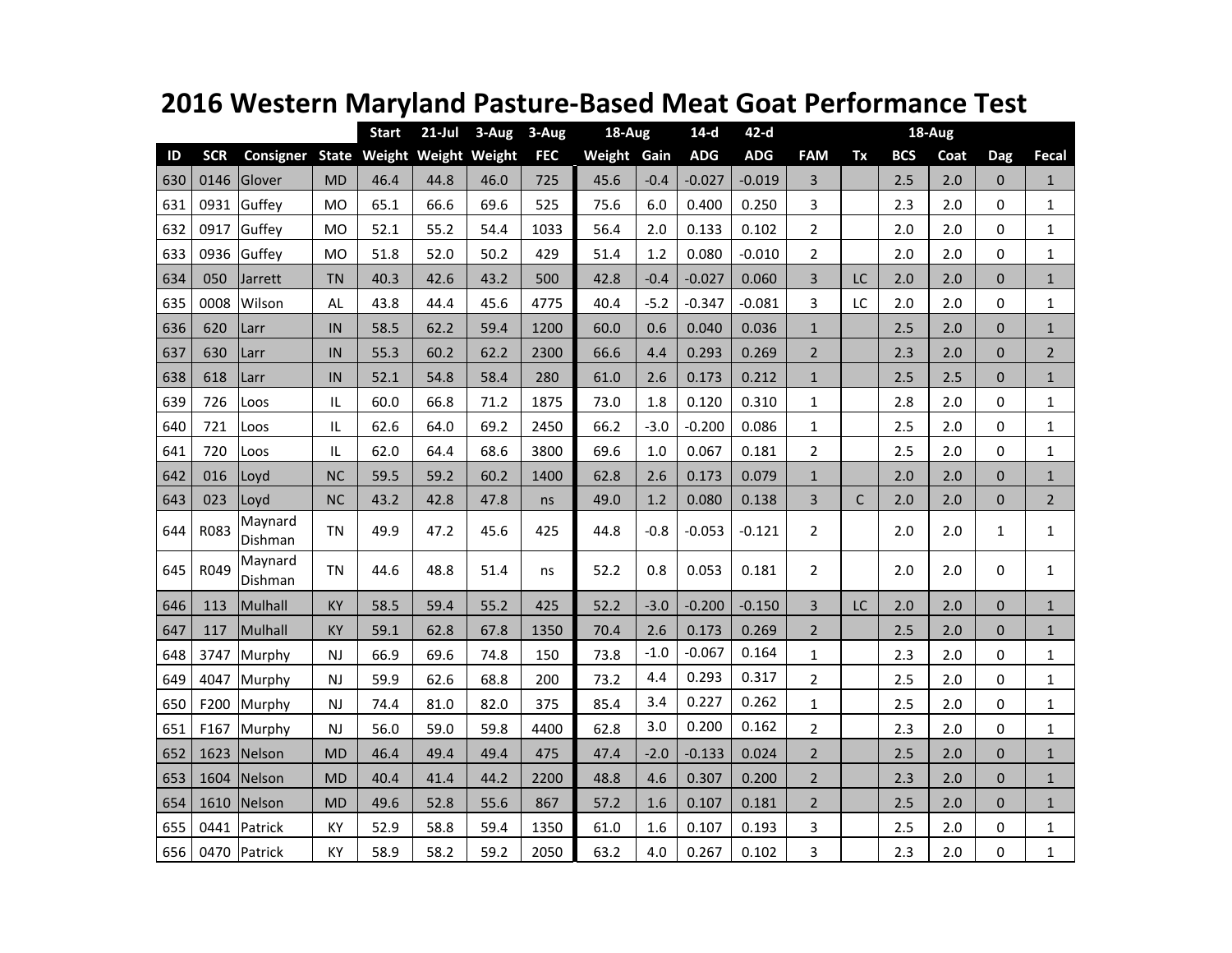|     |            |                                      |           | <b>Start</b> | $21$ -Jul | 3-Aug | 3-Aug      | 18-Aug      |        | $14-d$     | $42-d$     |                |    |            |      |                |                |
|-----|------------|--------------------------------------|-----------|--------------|-----------|-------|------------|-------------|--------|------------|------------|----------------|----|------------|------|----------------|----------------|
| ID  | <b>SCR</b> | Consigner State Weight Weight Weight |           |              |           |       | <b>FEC</b> | Weight Gain |        | <b>ADG</b> | <b>ADG</b> | <b>FAM</b>     | Tx | <b>BCS</b> | Coat | Dag            | Fecal          |
| 657 | 0450       | Patrick                              | KY        | 54.3         | 50.4      | 46.6  | ns         | 43.2        | -3.4   | $-0.227$   | $-0.264$   | 3              | LC | 1.5        | 2.0  | 0              | $\mathbf{1}$   |
| 658 | 1001       | Payne                                | OK        | 41.5         | 45.0      | 44.8  | 7667       | 44.8        | 0.0    | 0.000      | 0.079      | 2              | C  | 2.0        | 2.0  | $\Omega$       | $\mathbf{1}$   |
| 659 | 1070       | Payne                                | <b>OK</b> | 36.7         | 42.4      | 41.4  | 1943       | 42          | 0.6    | 0.040      | 0.126      | $\overline{2}$ |    | 2.0        | 2.5  | $\Omega$       | $\mathbf{1}$   |
| 660 | 1244       | Payne                                | <b>OK</b> | 42.7         | 40.6      | 38.8  | 9771       | 32.8        | $-6.0$ | $-0.400$   | $-0.236$   | $\overline{4}$ | LC | 1.5        | 2.0  | $\Omega$       | $\overline{2}$ |
| 661 | 1611       | Peters                               | <b>NC</b> | 41.9         | 43.0      | 44.4  | 25         | 49.6        | 5.2    | 0.347      | 0.183      | $\mathbf{1}$   |    | 2.0        | 2.0  | 1              | $\mathbf{1}$   |
| 662 | 1639       | Peters                               | <b>NC</b> | 54.3         | 54.6      | 60.2  | 1075       | 61.0        | 0.8    | 0.053      | 0.160      | 1              |    | 2.5        | 2.0  | 0              | $\overline{2}$ |
| 663 | 1609       | Peters                               | <b>NC</b> | 43.6         | 43.0      | 44.2  | 1920       | 47.6        | 3.4    | 0.227      | 0.095      | $\mathbf{1}$   |    | 2.0        | 2.0  | 0              | $\mathbf{1}$   |
| 664 | 1603       | Peters                               | <b>NC</b> | 47.0         | 48.2      | 47.6  | 875        | 49.8        | 2.2    | 0.147      | 0.067      | 1              |    | 2.0        | 2.0  | 0              | $\mathbf{1}$   |
| 665 | 1649       | Pinneo                               | KS        | 60.5         | 61.2      | 63.8  | 1800       | 63.4        | $-0.4$ | $-0.027$   | 0.069      | $\overline{2}$ |    | 2.5        | 2.0  | $\mathbf{1}$   | $\mathbf{1}$   |
| 666 | 1865       | Pinneo                               | KS        | 44.7         | 45.6      | 43.6  | 2550       | 43.8        | 0.2    | 0.013      | $-0.021$   | $\overline{2}$ |    | 2.0        | 2.0  | 0              | $\mathbf{1}$   |
| 667 | 1723       | Pinneo                               | KS        | 51.9         | 51.8      | 53.2  | 1280       | 55.6        | 2.4    | 0.160      | 0.088      | $\overline{2}$ |    | 2.5        | 2.0  | $\Omega$       | $\overline{2}$ |
| 668 | 0027       | Pritchett                            | <b>AL</b> | 47.2         | 47.0      | 47.2  | 1250       | 46.0        | $-1.2$ | $-0.080$   | $-0.029$   | $\overline{2}$ |    | 2.5        | 2.0  | 0              | $\mathbf{1}$   |
| 669 | 0026       | Pritchett                            | AL        | 54.5         | 57.4      | 58.8  | 2040       | 57.6        | $-1.2$ | $-0.080$   | 0.074      | 3              | LC | 2.0        | 2.0  | 0              | $\mathbf{1}$   |
| 670 | 0007       | Purich                               | VT        | 41.0         | 45.8      | 45.8  | 433        | 45.4        | $-0.4$ | $-0.027$   | 0.105      | 3              | LC | 2.0        | 2.0  | $\overline{0}$ | $\mathbf{1}$   |
| 671 | 0008       | Purich                               | <b>VT</b> | 38.5         | 40.4      | 39.8  | 1467       | 40.8        | 1.0    | 0.067      | 0.055      | $\overline{2}$ |    | 2.0        | 2.0  | $\Omega$       | $\mathbf{1}$   |
| 672 | 1251       | Renick                               | WV        | 39.1         | 40.2      | 40.8  | 2120       | 40.8        | 0.0    | 0.000      | 0.040      | 2              |    | 2.0        | 2.0  | $\Omega$       | $\mathbf{1}$   |
| 673 | 1040       | Renick                               | WV        | 35.8         | 39.2      | 38.4  | 10850      | 41.6        | 3.2    | 0.213      | 0.138      | 3              | C  | 2.0        | 2.0  | 1              | $\mathbf{1}$   |
| 675 | 112        | Sharp                                | KY        | 38.3         | 41.8      | 43.6  | 4480       | 47.2        | 3.6    | 0.240      | 0.212      | 3              | LC | 2.0        | 2.0  | $\Omega$       | $\mathbf{1}$   |
| 676 | 113        | Sharp                                | KY        | 40.2         | 43.0      | 43.8  | 550        | 44.4        | 0.6    | 0.040      | 0.100      | $\overline{2}$ |    | 2.5        | 2.0  | $\Omega$       | $\mathbf{1}$   |
| 677 | 112        | Slavens                              | KS        | 44.1         | 49.2      | 49.2  | 825        | 52.8        | 3.6    | 0.240      | 0.207      | $\overline{2}$ |    | 2.3        | 2.5  | 0              | $\mathbf{1}$   |
| 678 | 117        | Slavens                              | KS        | 48.0         | 49.6      | 49.4  | 3025       | 51.4        | 2.0    | 0.133      | 0.081      | $\overline{2}$ |    | 2.5        | 2.0  | 0              | $\mathbf{1}$   |
| 679 | 118        | Slavens                              | KS        | 46.2         | 48.8      | 48.8  | 3325       | 51.8        | 3.0    | 0.200      | 0.133      | $\overline{2}$ |    | 2.0        | 2.0  | 0              | $\mathbf{1}$   |
| 681 | 835        | Smith                                | VA        | 46.1         | 48.4      | 49.0  | 1875       | 51.8        | 2.8    | 0.187      | 0.136      | 3              |    | 2.0        | 2.0  | $\Omega$       | $\mathbf{1}$   |
| 682 | 830        | Smith                                | VA        | 52.0         | 54.0      | 58.2  | 2975       | 59.8        | 1.6    | 0.107      | 0.186      | 3              |    | 2.5        | 2.0  | $\Omega$       | $\overline{2}$ |
| 683 | 838        | Smith                                | VA        | 46.7         | 49.8      | 53.8  | 1500       | 55.6        | 1.8    | 0.120      | 0.212      | $\overline{2}$ |    | 2.3        | 2.0  | $\Omega$       | $\mathbf{1}$   |
| 684 | 1629       | <b>Torrens</b>                       | <b>NC</b> | 60.9         | 62.4      | 60.0  | ns         | 64.0        | 4.0    | 0.267      | 0.074      | $\overline{2}$ | C  | 2.3        | 2.0  | 0              | $\mathbf{1}$   |
| 685 | 1618       | <b>Torrens</b>                       | <b>NC</b> | 48.9         | 52.4      | 52.6  | 1800       | 50.2        | -2.4   | $-0.160$   | 0.031      | $\overline{2}$ |    | 2.3        | 2.0  | 0              | $\mathbf{1}$   |
| 686 | 081        | Weber                                | IL        | 50.1         | 53.0      | 55.8  | 2100       | 57.6        | 1.8    | 0.120      | 0.179      | $\overline{2}$ |    | 2.3        | 2.0  | $\overline{2}$ | 3              |